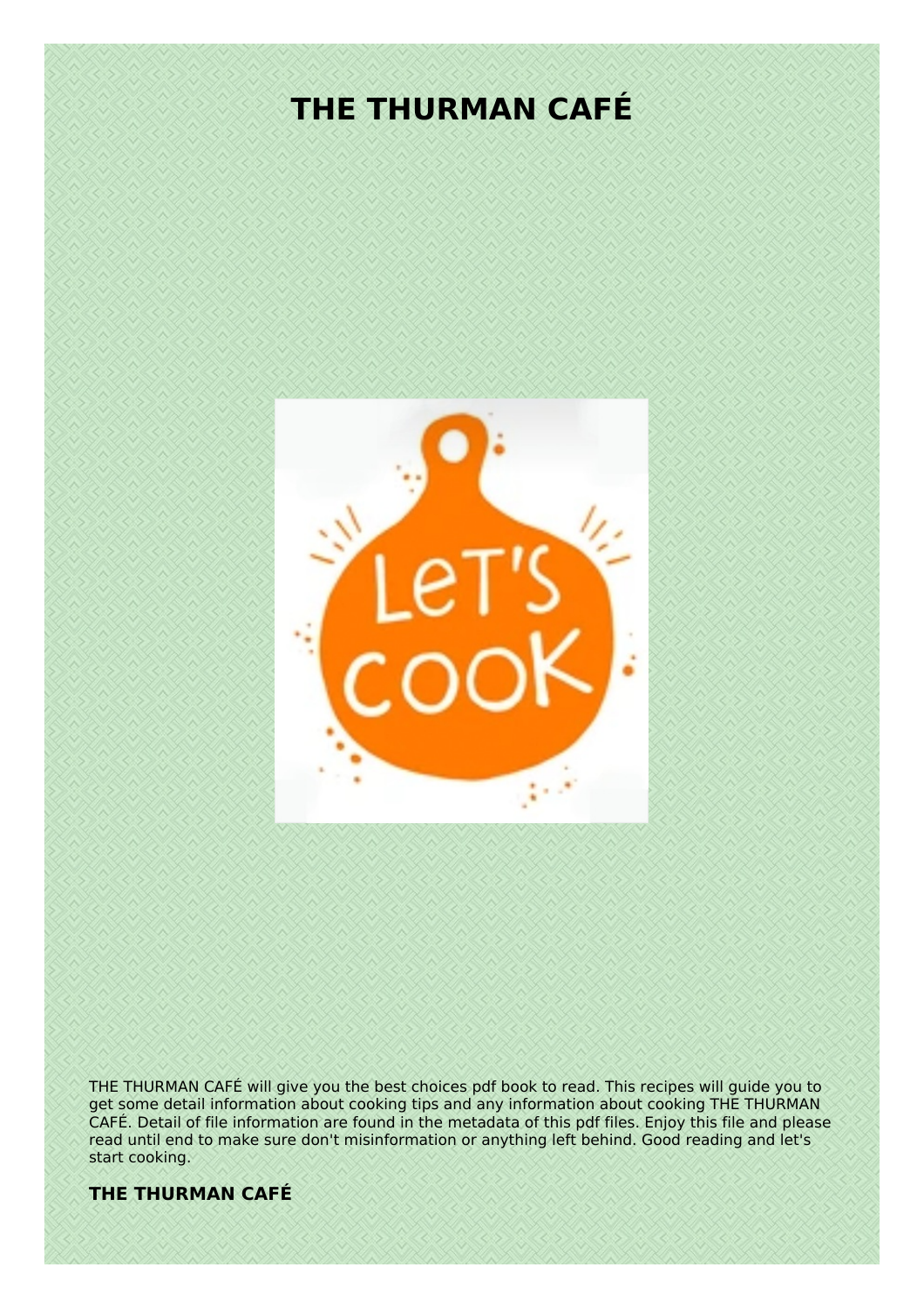THE THURMAN CAFÉ FAMILY OWNED SINCE 1942

Things to Know

All of the servers work together with every table (so you don't have 1 specific server)

One of them will collect your payment of the check at your table.

Our burgers are cooked to the order in a tight-quartered kitchen so don't be surprised if things take a while – remember, anticipation is half of the equation

**Starters** 

JALAPENO POPPERS

Cream cheese stuffed, breaded, and fried served with ranch 7.29

JALAPENO BOTTLE CAPS Sliced jalapeno's breaded and fried served with ranch 6.29

THURMAN CORDON BLUE BALLS Fried and filled with bits of ham & Swiss served with honey mustard 7.29

## MINI CORN DOGS

served with honey mustard 6.49

THURMAN FRIED PICKLES CHIPS or SPEARS served with ranch 5.99

FRIED PORTABELLA SHROOMS

served with ranch 6.99

THURMAN FRIED PRETZEL BITES

served with honey mustard 5.99

MOZZARELLA CHEESE STIX served with pizza sauce 5.49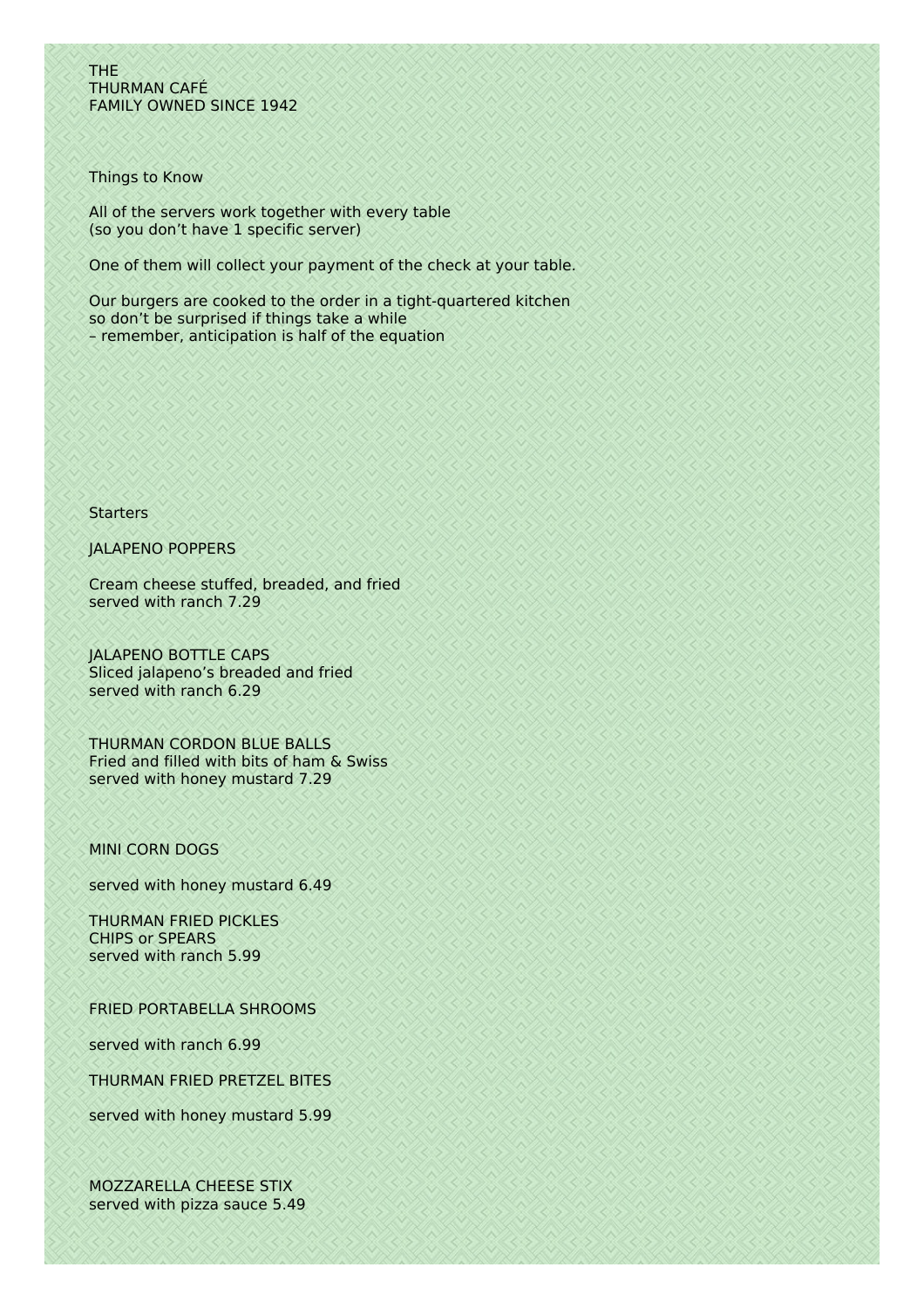## PIZZA ROLLS

Fried and filled with mozzarella & pepperoni served with pizza sauce 6.29

CHEESY FRIED BURRITO BITES Battered and seasoned nacho cheesy served with sour cream 5.49

CHEESY POBLANO BITES Breaded poblano peppers and cream cheese served with sriracha ranch 5.99

FRIED PEPPER RINGS Sliced banana peppers battered and fried served with Italian dressing 4.99

©Thurman Café, Inc 2018

Thurman's Famous Fries

THURMAN "HANDCUT" FRIES by the plate 2.99 by the basket 4.29 add cheddar cheese for 1.49

LOADED FRIES A basket of handcut fries loaded up with: Bacon & Cheddar 6.99 Coney & Cheddar 6.99 Coney, Bacon, and Cheddar 7.99

FRIES n' GRAVY Seasoned and served with a side of roasted beef gravy 5.49

BREADED GOURMET ONION RINGS by the plate 3.79 by the basket 5.29

ONION STRAWS Thin sliced onions battered and crisped by the plate 4.29 by the basket 6.49

COMBO BASKET Half fries, half onion rings or straws 5.79

SLOPPY FRIES Fries shaken in our own unique sauce mixtures: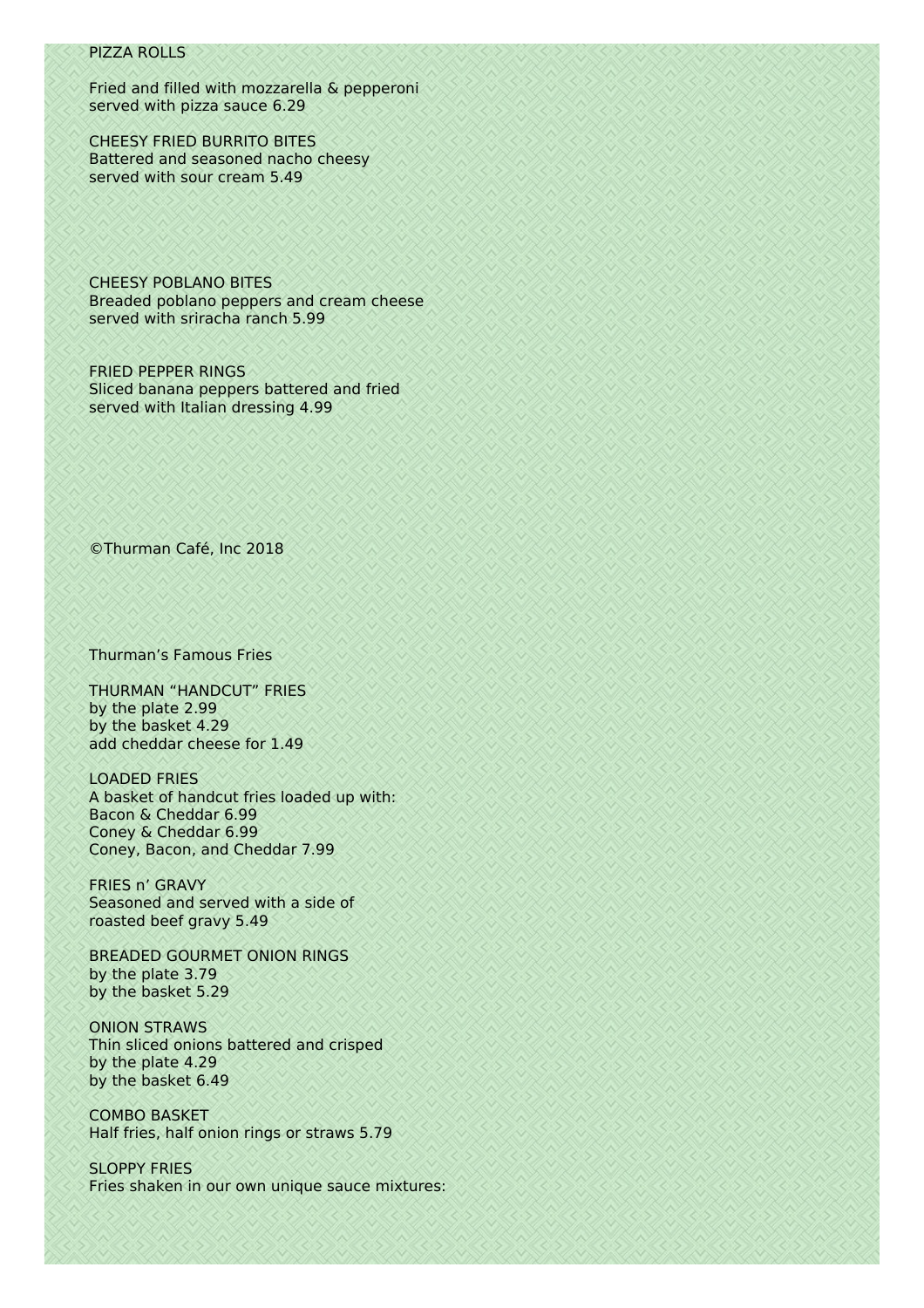ThurmaTeriGarlaYaki Our hot buffalo garlic wing sauce infused with teriyaki and bleu cheese dressing 5.49

ThurmaGoldiGarlaLina Our hot buffalo garlic wing sauce infused with Carolina Gold and bleu cheese dressing 5.49

MACEDONIAN FRIES Topped with feta cheese, banana peppers, onions, and creamy Macedonian dressing 5.99

CHICKEN STRIPS Breaded chicken with a side of BBQ OR get them shaken in any sauce 6.29

BONELESS CHICKEN WINGS Breaded and boneless shaken in choice of sauce Small (8) 5.79 Large (12) 8.49

COTTAGE CHEESE 1.99

CREAMY COLE SLAW 1.99

Rings 'n Things

Thurman Fresh Whole Jumbo Wings Choose from our 12 Sauces

Mild BBQ

Teriyaki

Medium BuffaQ Chinese

Hot Cajun 151 Buffalo

**Hotter** 90,000 BTUs

Extreme 183,000 BTUs

Carolina Gold

Cajun

Buffalo Garlic

Sweet Thai Chili

12 Thurman Fresh Whole Jumbo Wings 17.99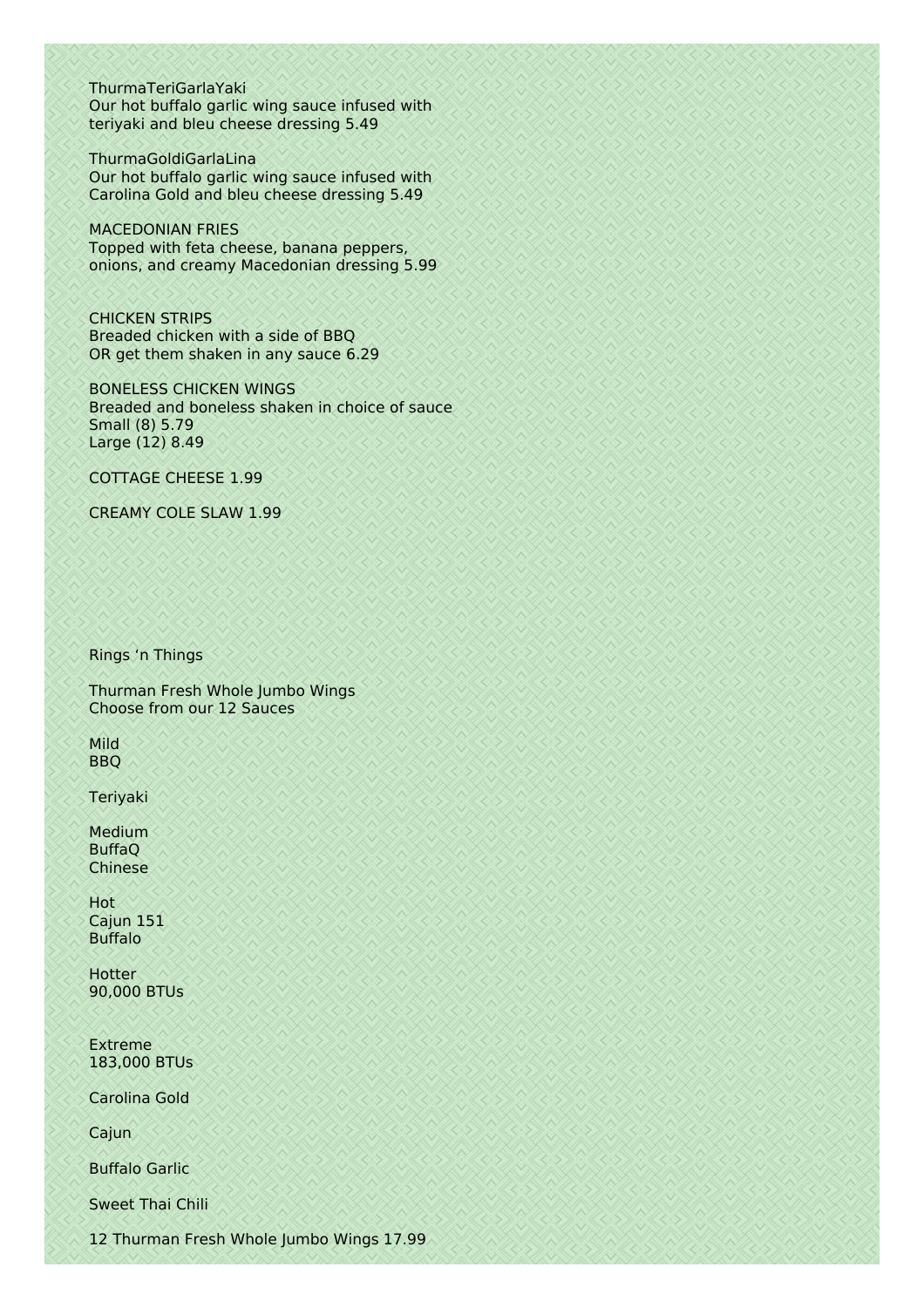Add our famous bleu cheese dressing (& celery) for 1.29 each Add a side of ranch (& celery) or extra sauces for .99 each

Pizza Thins Our thinner than thin crust! Excellent for sharing as an appetizer! Jalapenos Banana Peppers Green Peppers Black Olives

Mushrooms **Onions** Tomatoes Pineapples

Pepperoni Bacon Ham Sausage

small thin (10") 7.29 BIG THIN (12") 8.99 1st topping included. Additional toppings are 1.49 each

Specialty Pizza Thins

White Pizza Thin Pizza sauce-less with a buttery garlic crust, generous portion of mozzarella, and more garlic (for good measure) baked to a golden brown. Choose any two toppings

REUBEN THIN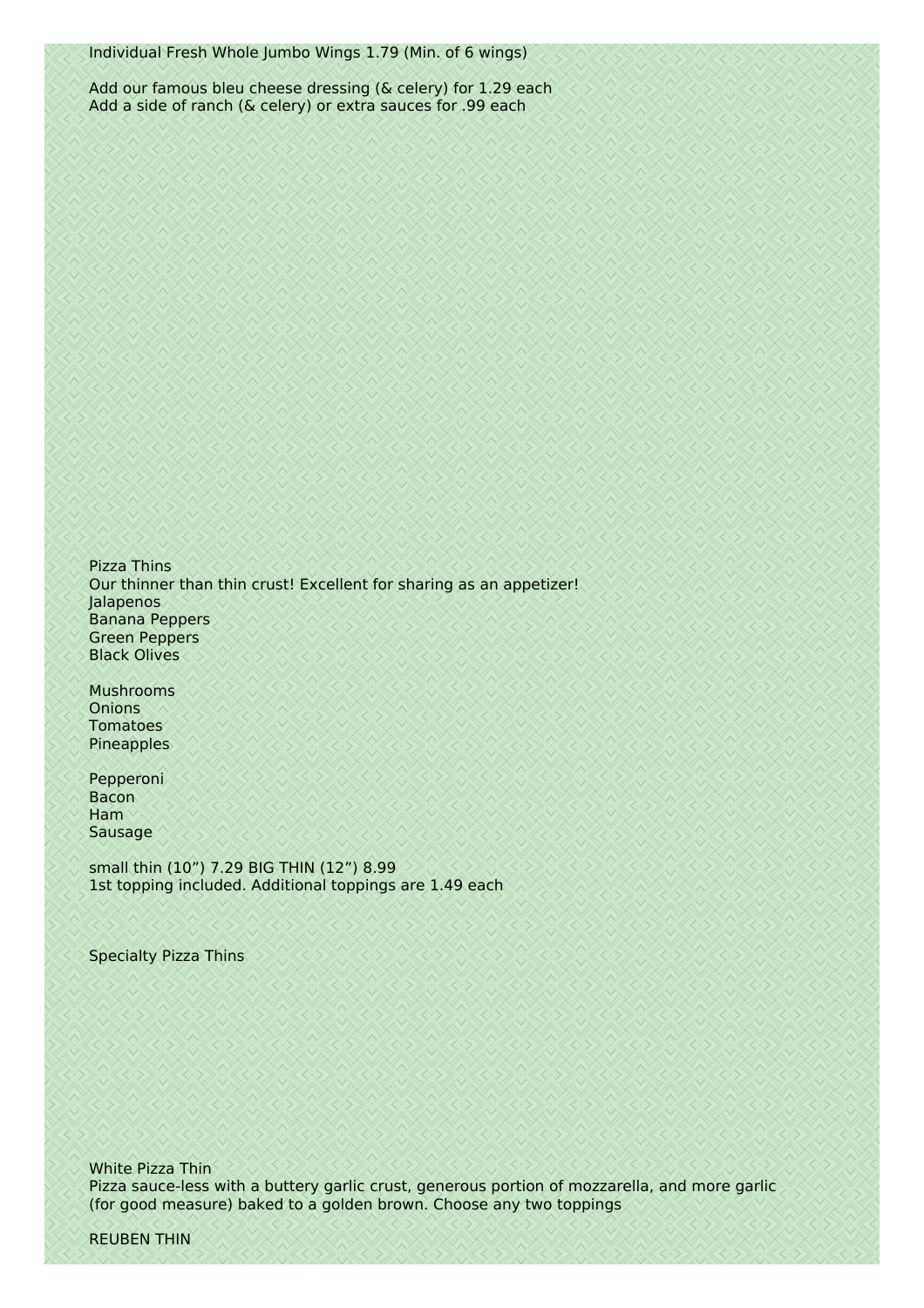Our thin with Thousand Island as the sauce, Swiss cheese, corned beef, and sauerkraut

Veggie Thin Our thin topped with mushrooms, green peppers, onions, and banana peppers

Hawaiian Thin Our thin topped with ham, pineapple, and cinnamon

Buffalo Chicken Pizza Thin

Our thin with buffalo wing sauce, breaded chicken, bleu cheese dressing, and mozzarella

small specialty thin (10") 8.49 BIG SPECIALTY THIN (12") 9.99

**Salads** Dressings: bleu cheese, ranch, Italian, light Italian, honey mustard, French, oil & vinegar, or 1000 Island.

Small Dinner Salad Lettuce, tomato, cucumber, cheddar cheese, onion, and croutons 3.99

Large Dinner Salad More lettuce, tomato, cucumber, pepperoni, ham, cheddar cheese, onion, and croutons 7.79

Grilled Chicken Salad Mounds of lettuce, tomato, cucumber, cheddar cheese, onion, and croutons topped off with slices of freshly grilled chicken – a meal in itself! 8.99

MACEDONIAN SALAD Mountains of lettuce, tomato, onion, cucumber, banana peppers, feta cheese, and kalamata olives with our creamy Macedonian dressing 7.49 add freshly grilled chicken or gyro meat for 3.50

Chicken Salad or Tuna Salad Plate

Your choice of salads served on shredded lettuce with tomato wedges, Swiss & American cheese, banana peppers, buttery crackers, kettle chips and a pickle spear 7.99

THURMAN'S FAMOUS BURGERS All Burgers are 3/4 Pound!!! Burgers are cooked to order (allow for time), medium well by default FULLY DRESSED<sup>\*</sup> = lettuce, tomato, pickle, raw onion,  $\&$  mayo on the bottom bun Burgers are served with crunchy kettle chips and a pickle spear on a grilled bun, unless otherwise noted Addable items include: mushrooms, egg, jalapeños, extra cheese, etc. 1.49 | bacon 1.79

The THURMANATOR

The scene: Bottom bun, mayo, lettuce, tomato, pickle, banana peppers, 12 ounce burger, bacon, cheddar, another 12 ounce burger, sautéed onions & mushrooms, ham, mozzarella & American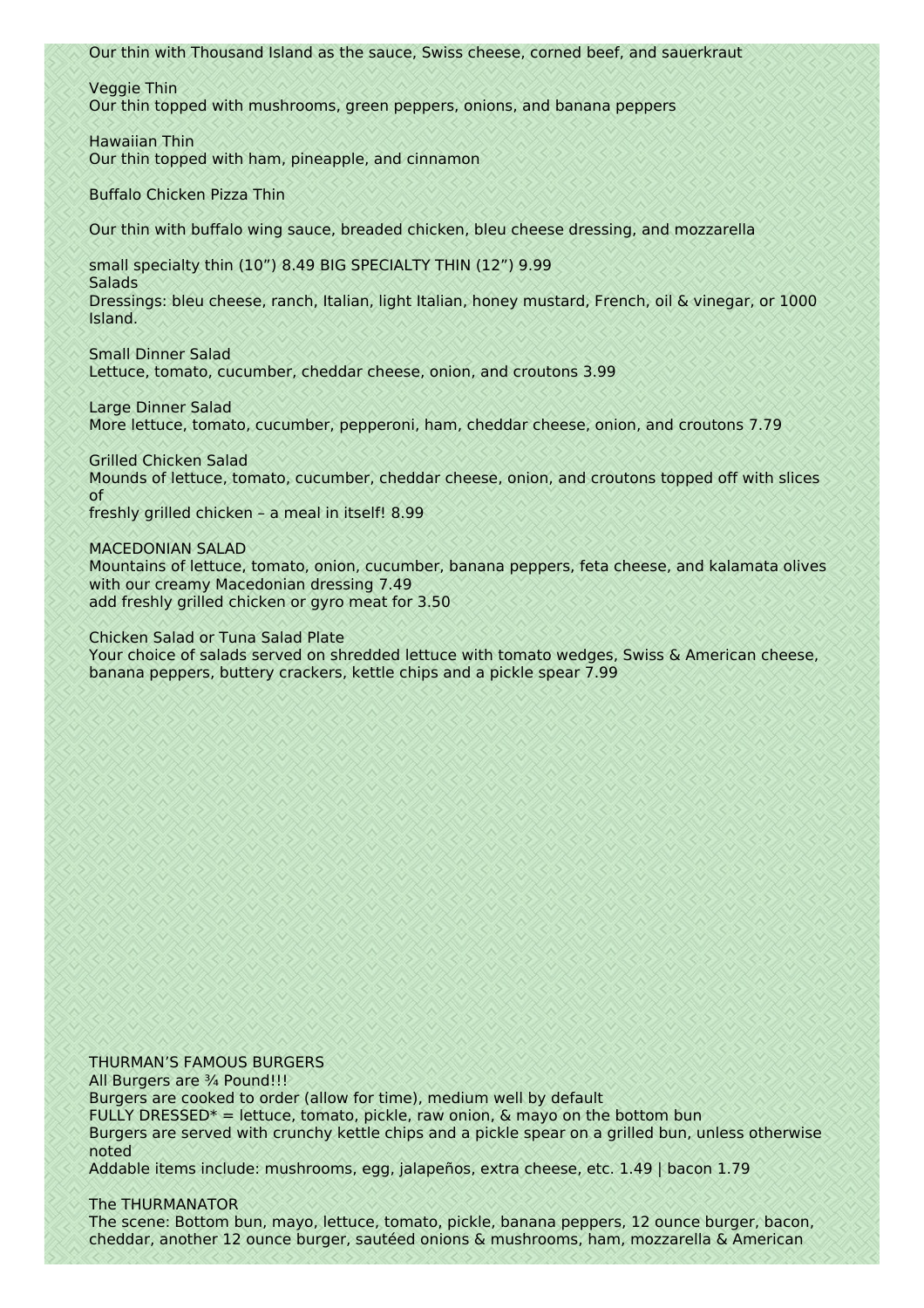#### The Thurman Burger

Our head honcho burger overloaded with ham, sautéed onions & mushrooms, mozzarella & American cheese, lettuce, tomato, pickle, banana peppers, and mayo with chips and a pickle spear 13.49

The Macedonian Burger The family burger served on Texas toast with roasted sweet red peppers, feta cheese, lettuce, tomato, onion, and mayo served with fries and a pickle spear 13.79

The Jaeger Burger

Our burger served topless slathered with sautéed onions & mushrooms and French onion sour cream dip over shredded lettuce on a slice of Texas toast and served with fries and a pickle spear 13.49

"Great 3" Burger

Our burger topped with a slew of American, mozzarella, and cheddar cheese served fully dressed\* 12.29

Bacon Burger Our burger topped with tasty bacon and mozzarella served fully dressed \* 12.79

Mushroom Burger Our burger heaped with mushrooms and mozzarella served fully dressed \* 12.29

Jack Cheese Burger Our burger topped with sautéed onions and Monterey Jack cheese with lettuce, tomato, and mayo 11.49

The Big TC Our all beef patty, special sauce, lettuce, American cheese, pickle, onion, on Texas Toast 11.29

Our famous burger cooked in thick and hearty A-1 sauce with Swiss, lettuce, tomato, raw onion, and crowned with fried battered onion straws 11.99

The A-1 Burger

The Western Burger Our burger loaded with bacon, cheddar, and tangy BBQ sauce with lettuce, tomato, and onion served with fries and a pickle spear 13.99

Eating raw or uncooked foods may lead to food borne illness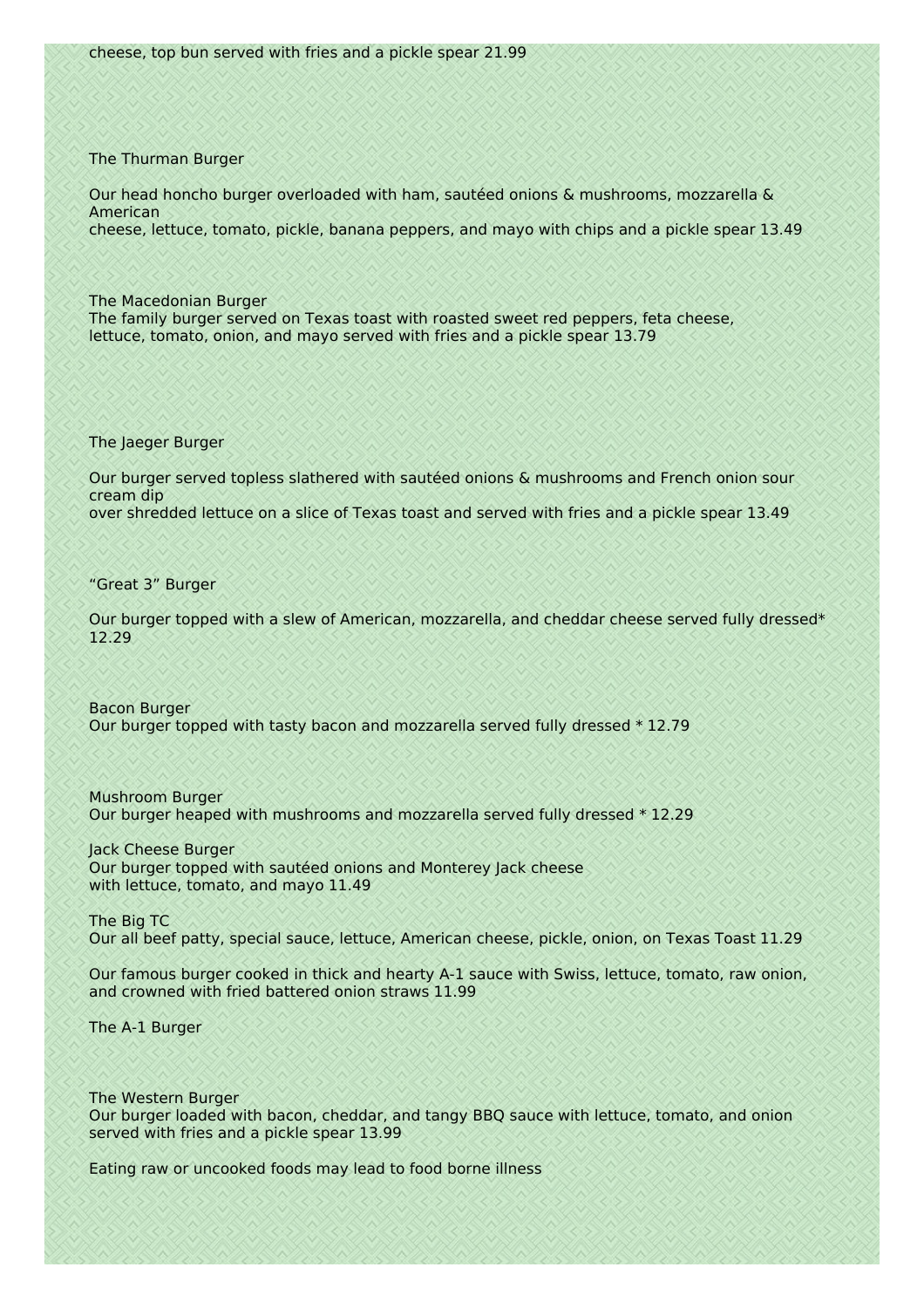Bacon Cheddar Ranch Burger Our famous bacon burger with cheddar, lettuce, tomato, onion, and homemade ranch dressing served with onion straws and a pickle spear 13.99

Bleu Cheese Burger Our famous burger drenched with our chunky bleu cheese dressing and mozzarella cheese served fully dressed \* 11.99 Add bacon, egg, or mushrooms!!!

The Garden Burger (its real meat, not vegetarian) Our burger heaped with sautéed green peppers, onions, mushrooms, and smothered with Swiss cheese, over lettuce, tomato, and mayo 12.49

Our Hot & Spicy Salsa Burger Thurman's hot Senorita, open faced over shredded lettuce on two slices of Texas toast topped with mozzarella and our homemade hot, hot, hot salsa with a side of sour cream 11.29

Pepperoni or Mushroom Pizza Burger Covered with pepperoni or mushrooms, pizza sauce, mozzarella, with lettuce, tomato, onion 12.49

The Hawaiian Burger Topped with teriyaki-sautéed ham & pineapple smothered in provolone with lettuce, tomato, onion 12.99

The Blazin' Burger Our burger drenched in Tabasco and crowned with jalapeño bottle caps & hot pepper cheese served with lettuce, tomato, and mayo with spicy fries and a pickle spear 13.29

The Rad Shroom Burger Our burger heaped with mushrooms and our famous horseradish cheese served fully dressed \*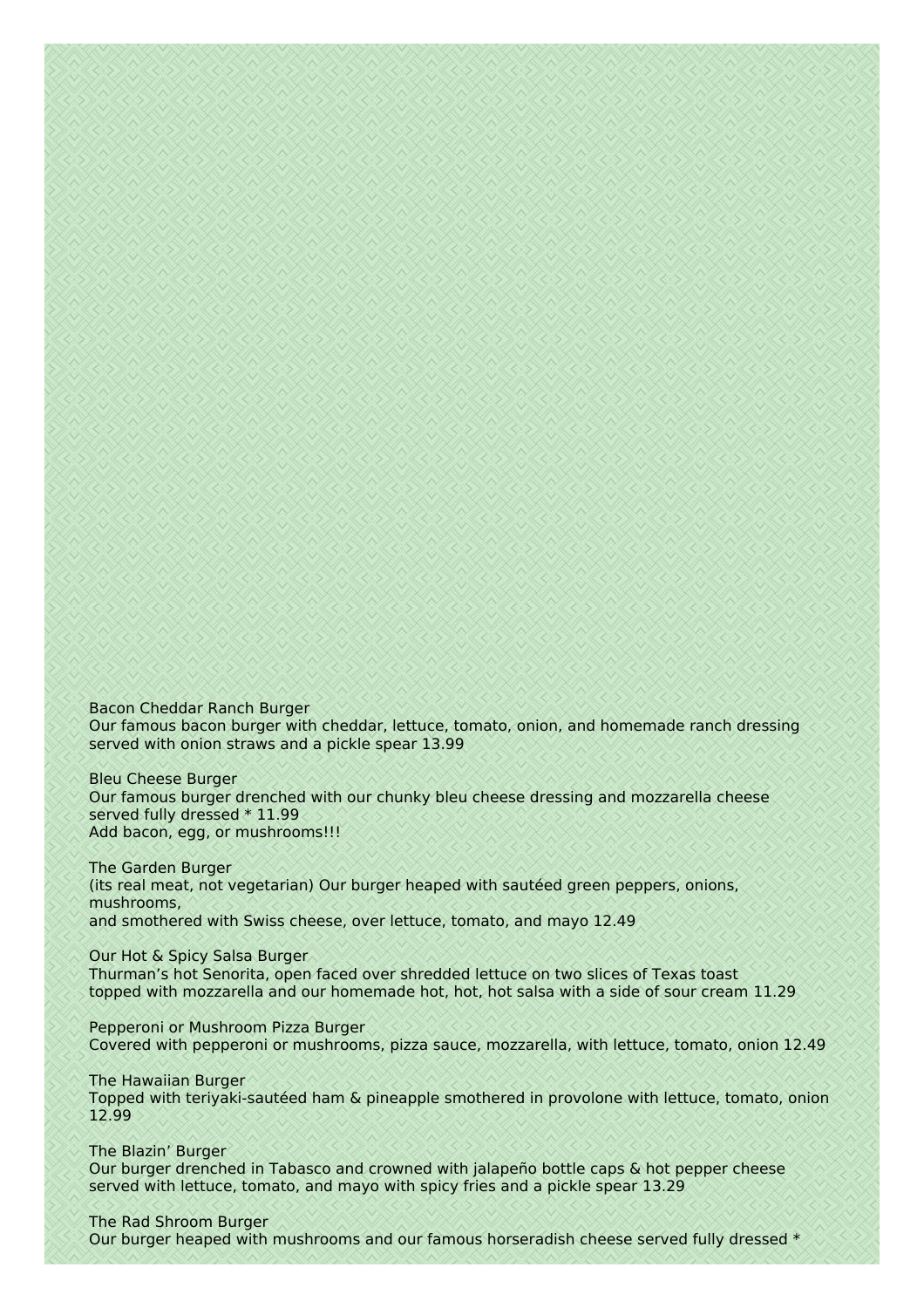### 12.49

Cheeseburger Deluxe Choose one: American, Swiss, mozzarella, or cheddar served fully dressed \* 10.99

The Johnny Burger

"A bleu cheese burger with loads of bacon, horseradish cheese, and a splash of tequila cooked in; no lettuce, tomato, or mayo 'cuz, quite frankly, if I'd wanted a salad, I'd of ordered one! Serve it with fries and a spear, 'cuz chips are for quitters!" 13.99 Served with a shot of 1800 tequilla  $17.99 \sim$  Johnny's opinion

Kosta's Famous Coney Islands Our coney sauce is a secret family recipe that's been Homemade Since 1942

Our Original Coney Island 2.79 Kosta's Coney Sauce ladled over a hot dog wearing mustard and onion served with chips Add 50 cents more to get a mound of cheddar cheese!

The Big Dawg 13.49 A Thurman sized 1lb foot-long version of our Coney Island served with creamy cole slaw and chips Add 1.50 more to get a heaping amount of cheese!

Chicken Sandwiches Served breaded or grilled with crunchy kettle chips and a pickle spear

Chicken Breast Sandwich Breaded chicken breast served with American, lettuce, tomato, and mayo on a bun 7.99 Chicken Club Breaded chicken breast with bacon, Swiss, lettuce, tomato, and mayo on Texas toast 9.49 Chicken Cordon Blue Breaded chicken breast topped with gobs of ham & Swiss with lettuce, tomato, and mayo 9.49

BUFFALO CHICKEN BREAST SANDWICH

Breaded chicken breast fried and dipped in our famous buffalo sauce over lettuce and tomato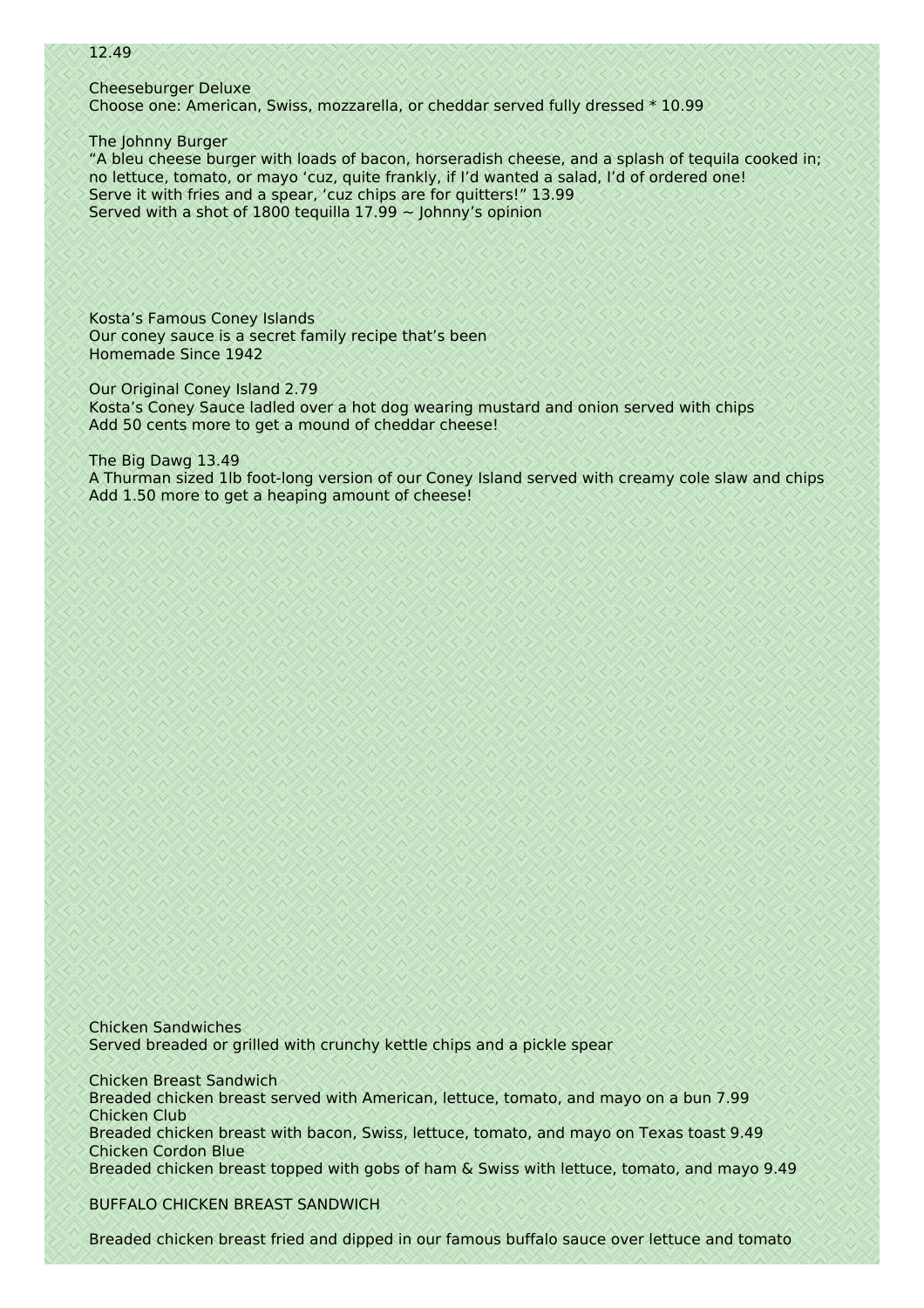Sriracha Chicken Sandwich

Breaded chicken breast doused in spicy sriracha with mozzarella, lettuce, and tomato on a bun 8.29

Grilled Chicken Western

Grilled chicken with cheddar, bacon, & BBQ sauce with lettuce and tomato on Texas toast 9.49

Hot Subs

Our Super Italian Sub

Built with loads of ham, Genoa salami, mozzarella, lettuce, tomato, onion, and banana peppers splashed with Italian dressing on our locally made fresh toasted buns 8.49

Our own special beef and lamb blend grilled with sautéed mushrooms & onions, banana peppers, American & mozzarella cheese, lettuce, tomato, and mayo splashed with Italian dressing 8.99

## THURMANDELPHIA SUB

The Vegetarian Sub

A garden of sautéed mushrooms & onions, banana peppers, lettuce, tomato, and black olives drenched with mozzarella & American cheese, Italian dressing, and mayo 7.99 Turkey Club Sub

Heaps of turkey, bacon, Swiss cheese, lettuce, tomato, onion, banana peppers, and mayo splashed with Italian dressing 8.99

Roast Beef Sub

Heaps of our juicy roast beef, mozzarella, lettuce, tomato, onion, banana peppers, and mayo splashed with Italian dressing 8.99

PEPPERONI or MUSHROOM PIZZA SUB

Pepperoni or mushrooms, ham, salami, mozzarella, lettuce, tomato, onion, banana peppers, and pizza sauce splashed with Italian dressing 8.99

Chicken Salad or Tuna Salad Sub

Mounds of chicken or tuna salad covered with mozzarella and served with lettuce and tomato on a toasted bun (served cold) 8.99

Turkey or Ham or Genoa Salami & Cheese Sub

Lots of meat, mozzarella, lettuce, tomato, onion, and banana peppers splashed with Italian dressing

(and mayo on the turkey) 7.99

Sandwiches & Stuff

Includes crunchy kettle chips and a pickle spear served on the side, unless otherwise noted Addable items include: egg, extra meat or cheese, mushrooms, etc. 1.49 | bacon 1.79

## REUBEN

A stack of corned beef, sauerkraut, and Swiss cheese on grilled rye with a side of 1000 Island 8.99

Turkey Reuben Our classic Reuben sandwich, but with thin slices of turkey breast 8.99